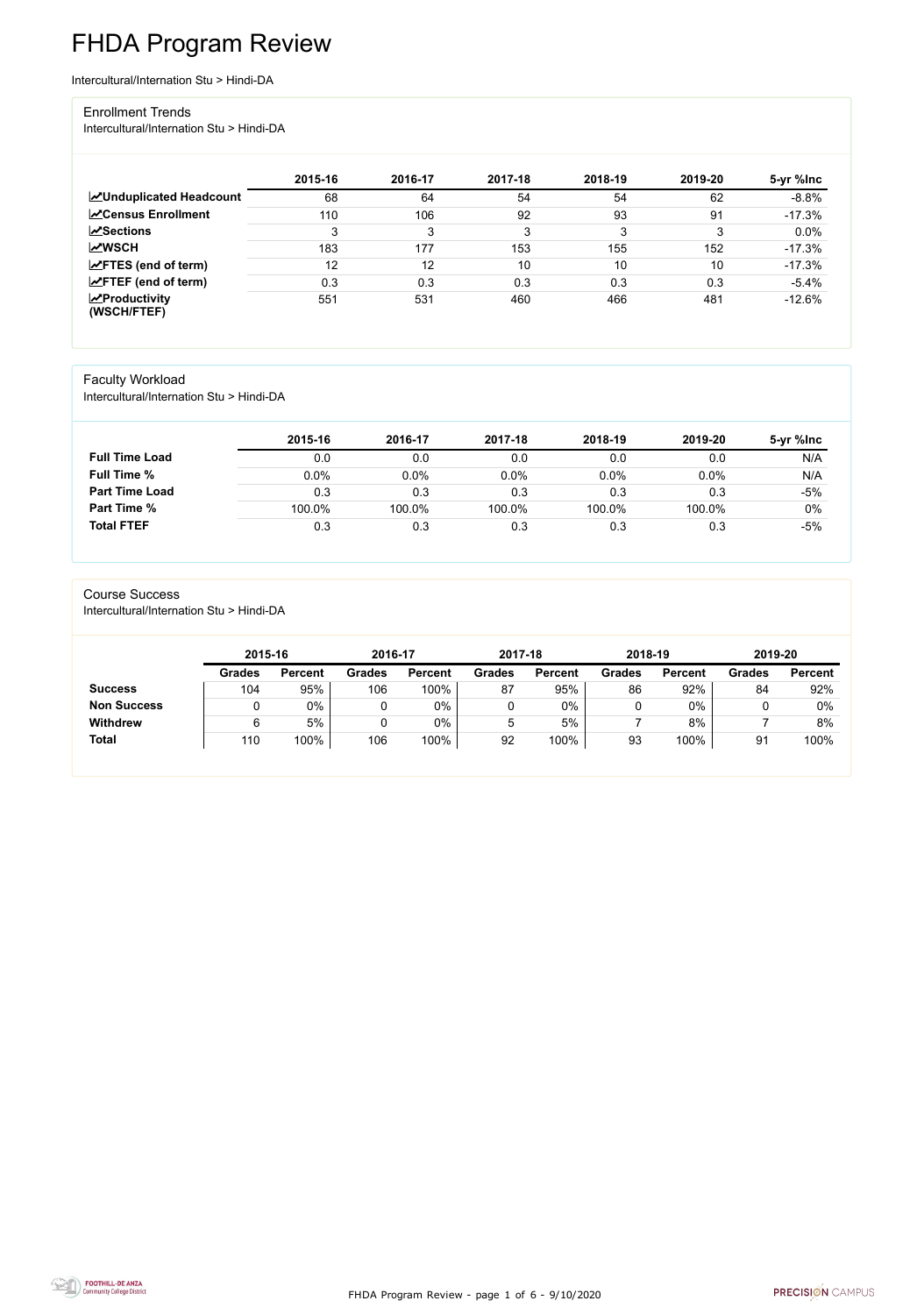FHDA Program Review - page 2 of 6 - 9/10/2020



## Course Success for African American, Latinx, and Filipinx Students

## Course Success for Asian, Native American, Pacific Islander, White, and Decline to State Students

|                    | 2015-16       |                | 2016-17       |                | 2017-18       |                | 2018-19       |                | 2019-20       |                |
|--------------------|---------------|----------------|---------------|----------------|---------------|----------------|---------------|----------------|---------------|----------------|
|                    | <b>Grades</b> | <b>Percent</b> | <b>Grades</b> | <b>Percent</b> | <b>Grades</b> | <b>Percent</b> | <b>Grades</b> | <b>Percent</b> | <b>Grades</b> | <b>Percent</b> |
| <b>Success</b>     |               | 100%           | ື             | 100%           | 5             | 83%            |               | 100%           |               | 83%            |
| <b>Non Success</b> |               | $0\%$          |               | 0%             |               | 0%             |               | 0%             |               | 0%             |
| <b>Withdrew</b>    |               | $0\%$          |               | $0\%$          |               | 17%            |               | 0%             |               | 17%            |
| <b>Total</b>       |               | 100%           |               | 100%           |               | 100%           |               | 100%           |               | 100%           |

|                    | 2015-16       |                | 2016-17       |                | 2017-18       |                | 2018-19       |                | 2019-20       |                |
|--------------------|---------------|----------------|---------------|----------------|---------------|----------------|---------------|----------------|---------------|----------------|
|                    | <b>Grades</b> | <b>Percent</b> | <b>Grades</b> | <b>Percent</b> | <b>Grades</b> | <b>Percent</b> | <b>Grades</b> | <b>Percent</b> | <b>Grades</b> | <b>Percent</b> |
| <b>Success</b>     | 93            | 94%            | 103           | 100%           | 82            | 95%            | 78            | 92%            | 79            | 93%            |
| <b>Non Success</b> |               | $0\%$          |               | 0%             |               | 0%             |               | 0%             |               | 0%             |
| <b>Withdrew</b>    | 6             | 6%             |               | 0%             | 4             | 5%             |               | 8%             | 6             | 7%             |
| <b>Total</b>       | 99            | 100%           | 103           | 100%           | 86            | 100%           | 85            | 100%           | 85            | 100%           |
|                    |               |                |               |                |               |                |               |                |               |                |

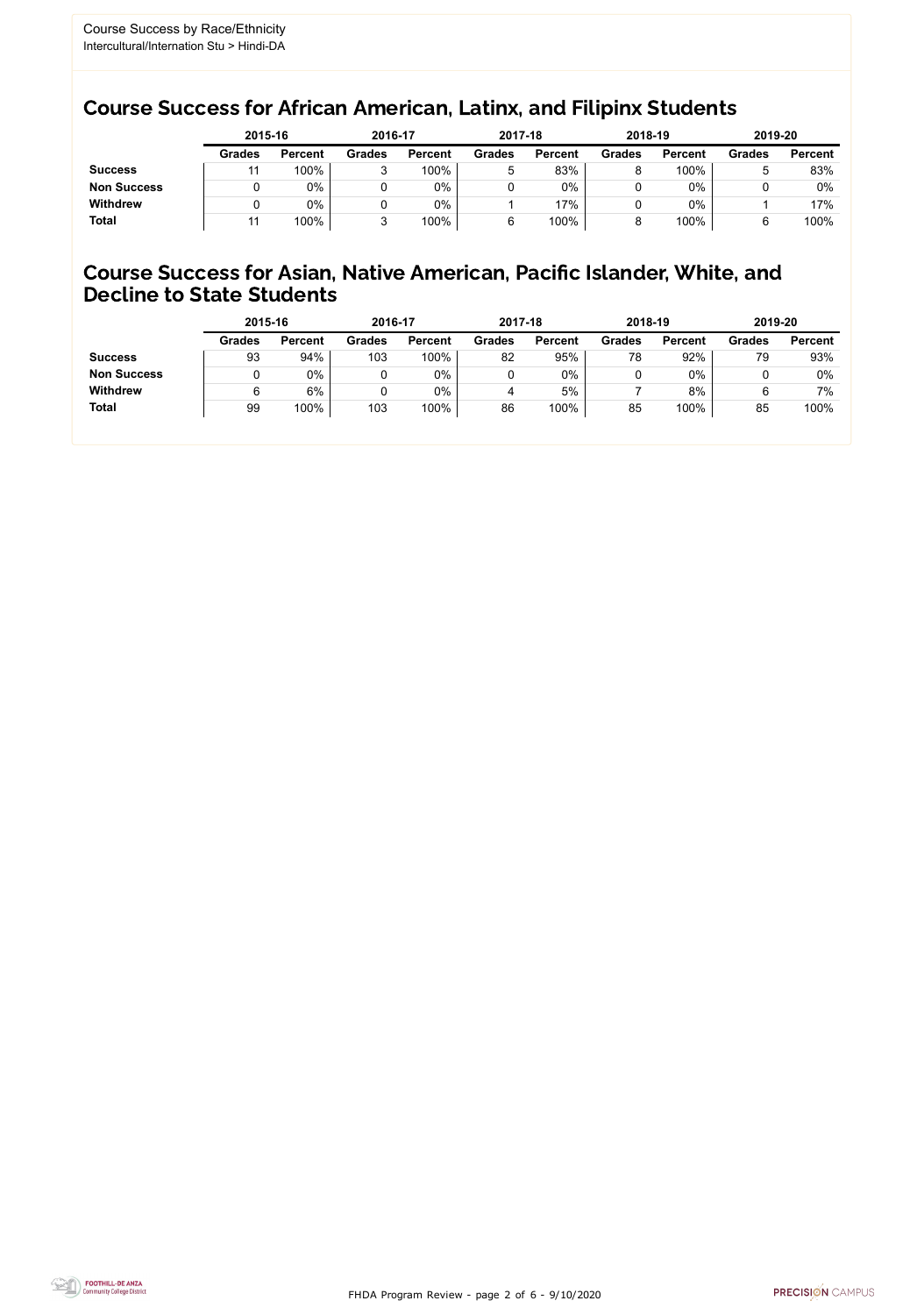

Some courses may continue to be listed but no longer have data due to renumbering or because the course was not offered in the past five years.



## by Gender

|                     |     | 2015-16        |     | 2016-17        |     | 2017-18        |     | 2018-19        | 2019-20 |                |
|---------------------|-----|----------------|-----|----------------|-----|----------------|-----|----------------|---------|----------------|
|                     | Enr | <b>Percent</b> | Enr | <b>Percent</b> | Enr | <b>Percent</b> | Enr | <b>Percent</b> | Enr     | <b>Percent</b> |
| Female              | 52  | 47%            | 52  | 49%            | 44  | 48%            | 32  | 34%            | 40      | 44%            |
| <b>Male</b>         | 57  | 52%            | 54  | 51%            | 48  | 52%            | 52  | 56%            | 51      | 56%            |
| <b>Not Reported</b> |     | $1\%$          | 0   | 0%             | υ   | 0%             |     | 10%            |         | 0%             |
| <b>Total</b>        | 110 | 100%           | 106 | 100%           | 92  | 100%           | 93  | 100%           | 91      | 100%           |

# by Ethnicity

|                         | 2015-16 |                |     | 2016-17        |             | 2017-18        |            | 2018-19        | 2019-20 |                |
|-------------------------|---------|----------------|-----|----------------|-------------|----------------|------------|----------------|---------|----------------|
|                         | Enr     | <b>Percent</b> | Enr | <b>Percent</b> | Enr         | <b>Percent</b> | <b>Enr</b> | <b>Percent</b> | Enr     | <b>Percent</b> |
| <b>African American</b> | 4       | 4%             |     | $1\%$          | 5           | 5%             | 4          | 4%             |         | 1%             |
| Asian                   | 79      | 72%            | 99  | 93%            | 75          | 82%            | 72         | 77%            | 72      | 79%            |
| <b>Filipinx</b>         | 2       | 2%             |     | $1\%$          | $\mathbf 0$ | $0\%$          | 0          | $0\%$          |         | 1%             |
| Latinx                  | 5       | 5%             |     | $1\%$          |             | $1\%$          | 4          | 4%             |         | 4%             |
| <b>Native American</b>  | 0       | $0\%$          |     | $0\%$          | 3           | 3%             | 0          | $0\%$          |         | 0%             |
| <b>Pacific Islander</b> | 6       | 5%             | 0   | $0\%$          |             | 1%             | 2          | 2%             | 3       | 3%             |
| White                   | 9       | 8%             | 3   | 3%             | 4           | 4%             | 11         | 12%            | 6       | 7%             |
| <b>Decline to State</b> | 5       | 5%             |     | $1\%$          | 3           | 3%             | 0          | $0\%$          | 4       | 4%             |
| <b>Total</b>            | 110     | 100%           | 106 | 100%           | 92          | 100%           | 93         | 100%           | 91      | 100%           |

## by Age

|              | 2015-16 |                |     | 2016-17        |     | 2017-18        |     | 2018-19        | 2019-20 |                |
|--------------|---------|----------------|-----|----------------|-----|----------------|-----|----------------|---------|----------------|
|              | Enr     | <b>Percent</b> | Enr | <b>Percent</b> | Enr | <b>Percent</b> | Enr | <b>Percent</b> | Enr     | <b>Percent</b> |
| 19 or less   | 24      | 22%            | 35  | 33%            | 37  | 40%            | 27  | 29%            | 25      | 27%            |
| $20 - 24$    | 58      | 53%            | 56  | 53%            | 26  | 28%            | 40  | 43%            | 32      | 35%            |
| 25-39        | 16      | 15%            | 12  | 11%            | 17  | 18%            | 22  | 24%            | 25      | 27%            |
| $40 +$       | 12      | 11%            |     | 3%             | 12  | 13%            | 4   | 4%             |         | 10%            |
| <b>Total</b> | 110     | 100%           | 106 | 100%           | 92  | 100%           | 93  | 100%           | 91      | 100%           |

# by Education Level

|                           | 2015-16 |                |     | 2016-17        |     | 2017-18        | 2018-19 |                | 2019-20 |                |
|---------------------------|---------|----------------|-----|----------------|-----|----------------|---------|----------------|---------|----------------|
|                           | Enr     | <b>Percent</b> | Enr | <b>Percent</b> | Enr | <b>Percent</b> | Enr     | <b>Percent</b> | Enr     | <b>Percent</b> |
| <b>Bachelor or higher</b> | 12      | 11%            |     | 7%             | 18  | 20%            | 19      | 20%            | 15      | 16%            |
| <b>Associate</b>          | 5       | 5%             |     | 3%             | ົ   | 3%             |         | 1%             | 6       | 7%             |
| <b>HS/Equivalent</b>      | 77      | 70%            | 77  | 73%            | 46  | 50%            | 53      | 57%            | 54      | 59%            |
| <b>All Other</b>          | 16      | 15%            | 19  | 18%            | 25  | 27%            | 20      | 22%            | 16      | 18%            |
| <b>Total</b>              | 110     | 100%           | 106 | 100%           | 92  | 100%           | 93      | 100%           | 91      | 100%           |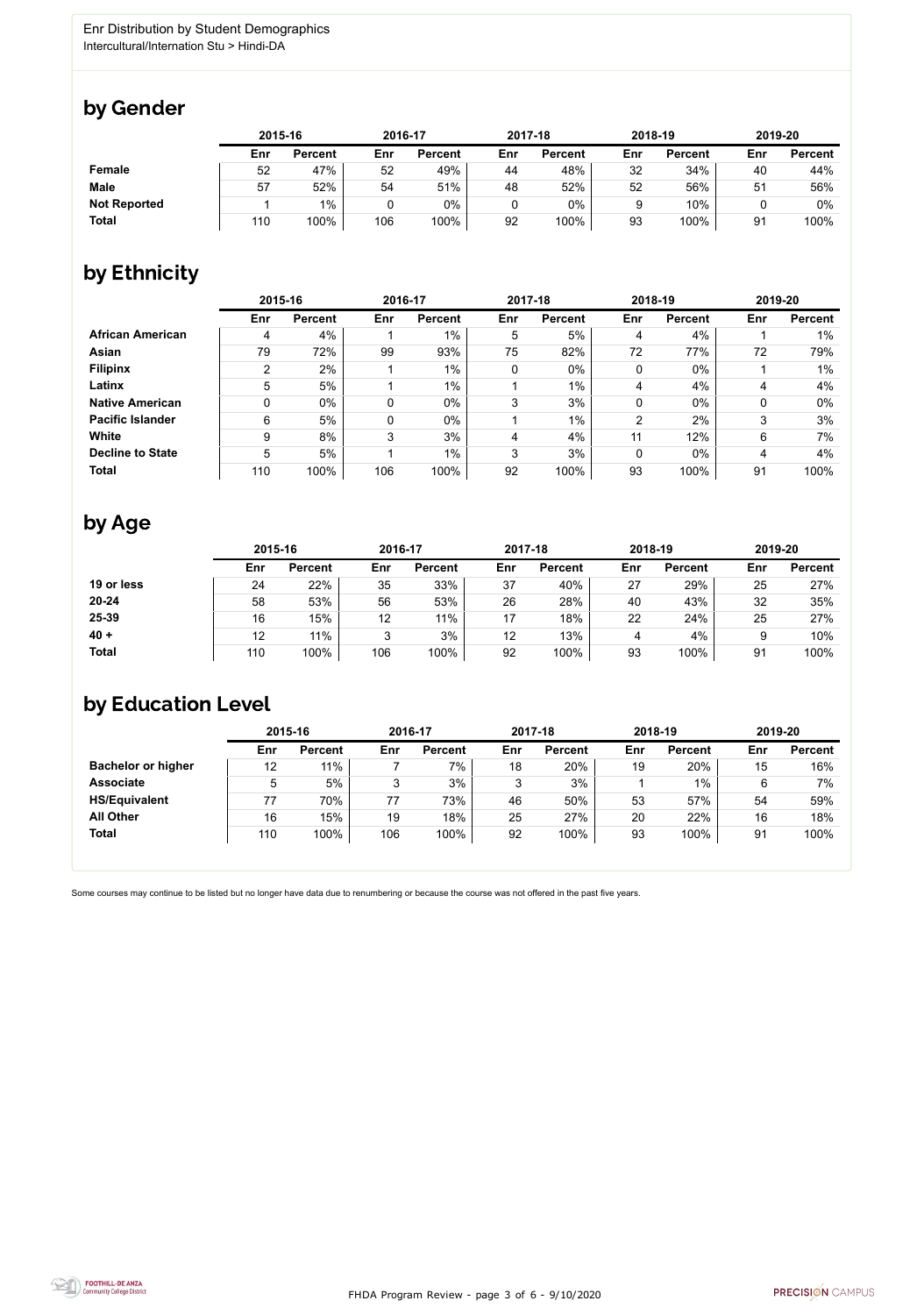FHDA Program Review - page 4 of 6 - 9/10/2020



## Success Rates by Gender Intercultural/Internation Stu > Hindi-DA

|                     | 2019-20                                                          |                |               |                |               |                |               |                |  |  |  |  |  |
|---------------------|------------------------------------------------------------------|----------------|---------------|----------------|---------------|----------------|---------------|----------------|--|--|--|--|--|
|                     | Withdrew<br><b>Total</b><br><b>Non Success</b><br><b>Success</b> |                |               |                |               |                |               |                |  |  |  |  |  |
|                     | <b>Grades</b>                                                    | <b>Percent</b> | <b>Grades</b> | <b>Percent</b> | <b>Grades</b> | <b>Percent</b> | <b>Grades</b> | <b>Percent</b> |  |  |  |  |  |
| Female              | 34                                                               | 85%            |               | $0\%$          | 6             | 15%            | 40            | 100%           |  |  |  |  |  |
| <b>Male</b>         | 50                                                               | 98%            |               | $0\%$          |               | 2%             | 51            | 100%           |  |  |  |  |  |
| <b>Not Reported</b> |                                                                  | N/A            | 0             | N/A            |               | N/A            |               | 100%           |  |  |  |  |  |
| All                 | 84                                                               | 92%            |               | 0%             |               | 8%             | 91            | 100%           |  |  |  |  |  |

|                     |               | 2018-19                              |               |                |               |                 |               |                |  |  |  |  |  |  |
|---------------------|---------------|--------------------------------------|---------------|----------------|---------------|-----------------|---------------|----------------|--|--|--|--|--|--|
|                     |               | <b>Non Success</b><br><b>Success</b> |               |                |               | <b>Withdrew</b> | <b>Total</b>  |                |  |  |  |  |  |  |
|                     | <b>Grades</b> | <b>Percent</b>                       | <b>Grades</b> | <b>Percent</b> | <b>Grades</b> | <b>Percent</b>  | <b>Grades</b> | <b>Percent</b> |  |  |  |  |  |  |
| <b>Female</b>       | 30            | 94%                                  |               | 0%             |               | 6%              | 32            | 100%           |  |  |  |  |  |  |
| <b>Male</b>         | 47            | 90%                                  |               | $0\%$          | b             | 10%             | 52            | 100%           |  |  |  |  |  |  |
| <b>Not Reported</b> | 9             | 100%                                 |               | $0\%$          |               | $0\%$           |               | 100%           |  |  |  |  |  |  |
| All                 | 86            | 92%                                  |               | 0%             |               | 8%              | 93            | 100%           |  |  |  |  |  |  |

|                     | 2017-18                                                                 |                |               |                |               |                |               |                |  |  |  |  |  |
|---------------------|-------------------------------------------------------------------------|----------------|---------------|----------------|---------------|----------------|---------------|----------------|--|--|--|--|--|
|                     | <b>Total</b><br><b>Withdrew</b><br><b>Non Success</b><br><b>Success</b> |                |               |                |               |                |               |                |  |  |  |  |  |
|                     | <b>Grades</b>                                                           | <b>Percent</b> | <b>Grades</b> | <b>Percent</b> | <b>Grades</b> | <b>Percent</b> | <b>Grades</b> | <b>Percent</b> |  |  |  |  |  |
| <b>Female</b>       | 39                                                                      | 89%            | 0             | 0%             | 5             | 11%            | 44            | 100%           |  |  |  |  |  |
| <b>Male</b>         | 48                                                                      | 100%           | 0             | 0%             |               | $0\%$          | 48            | 100%           |  |  |  |  |  |
| <b>Not Reported</b> |                                                                         | N/A            | 0             | N/A            | 0             | N/A            | ັ             | 100%           |  |  |  |  |  |
| All                 | 87                                                                      | 95%            | 0             | 0%             | 5             | 5%             | 92            | 100%           |  |  |  |  |  |

|                     |               | 2016-17        |               |                |                 |                |               |                |  |  |
|---------------------|---------------|----------------|---------------|----------------|-----------------|----------------|---------------|----------------|--|--|
|                     |               | <b>Success</b> |               |                | <b>Withdrew</b> |                | <b>Total</b>  |                |  |  |
|                     | <b>Grades</b> | <b>Percent</b> | <b>Grades</b> | <b>Percent</b> | <b>Grades</b>   | <b>Percent</b> | <b>Grades</b> | <b>Percent</b> |  |  |
| Female              | 52            | 100%           |               | 0%             |                 | $0\%$          | 52            | 100%           |  |  |
| <b>Male</b>         | 54            | 100%           |               | 0%             | U               | $0\%$          | 54            | 100%           |  |  |
| <b>Not Reported</b> |               | N/A            |               | N/A            |                 | N/A            |               | 100%           |  |  |
| <b>All</b>          | 106           | 100%           |               | 0%             |                 | $0\%$          | 106           | 100%           |  |  |

|                     |                | 2015-16            |               |                |               |                |               |                |  |  |  |
|---------------------|----------------|--------------------|---------------|----------------|---------------|----------------|---------------|----------------|--|--|--|
|                     | <b>Success</b> | <b>Non Success</b> |               | Withdrew       |               | <b>Total</b>   |               |                |  |  |  |
|                     | <b>Grades</b>  | <b>Percent</b>     | <b>Grades</b> | <b>Percent</b> | <b>Grades</b> | <b>Percent</b> | <b>Grades</b> | <b>Percent</b> |  |  |  |
| Female              | 47             | 90%                | 0             | 0%             | 5             | 10%            | 52            | 100%           |  |  |  |
| <b>Male</b>         | 56             | 98%                | 0             | 0%             |               | 2%             | 57            | 100%           |  |  |  |
| <b>Not Reported</b> |                | 100%               | 0             | $0\%$          | ν             | $0\%$          |               | 100%           |  |  |  |
| All                 | 104            | 95%                | 0             | $0\%$          | 6             | 5%             | 110           | 100%           |  |  |  |

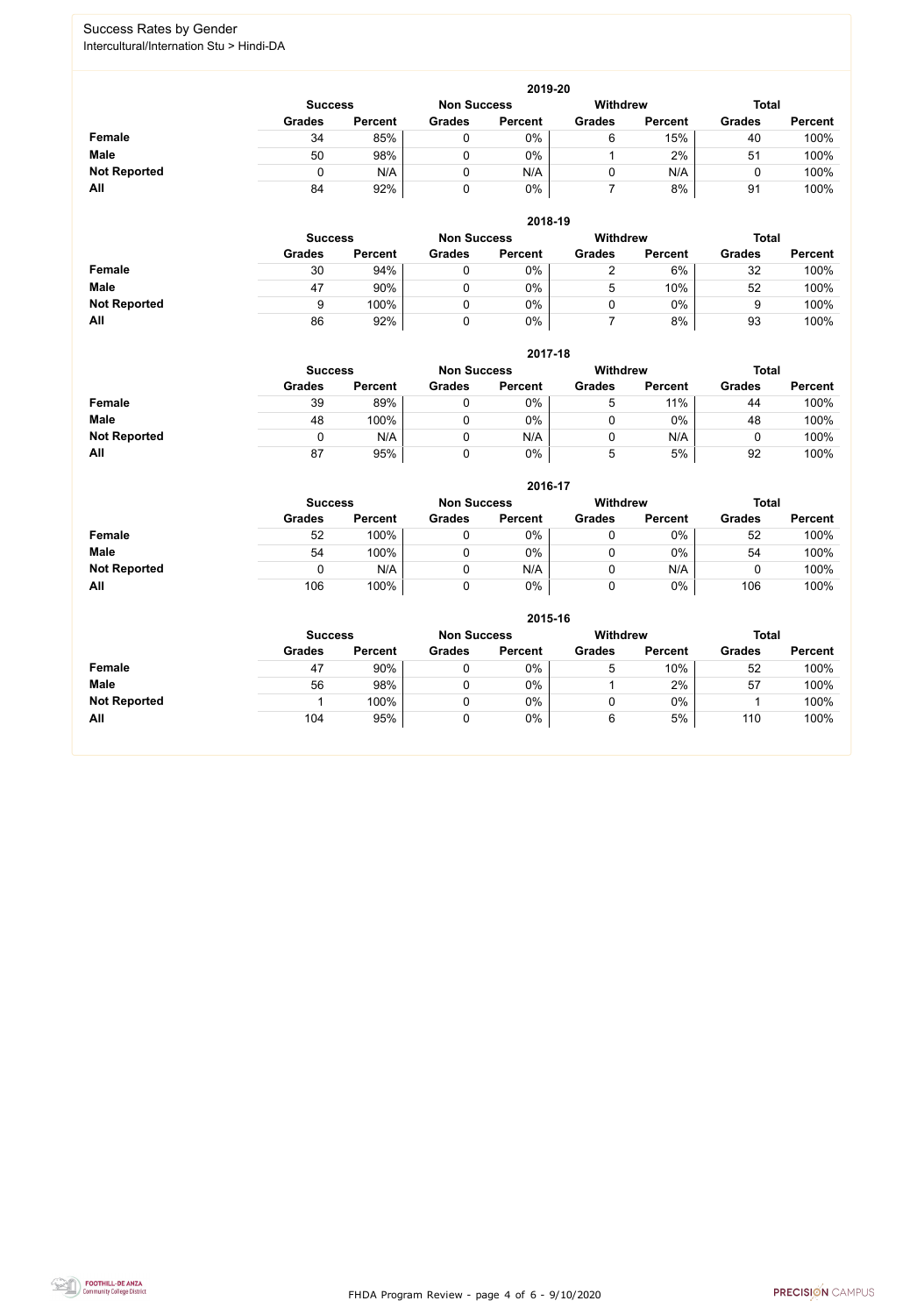FHDA Program Review - page 5 of 6 - 9/10/2020



### Success Rates by Age Intercultural/Internation Stu > Hindi-DA

|            | 2019-20        |                    |               |                 |               |                |               |                |  |
|------------|----------------|--------------------|---------------|-----------------|---------------|----------------|---------------|----------------|--|
|            | <b>Success</b> | <b>Non Success</b> |               | <b>Withdrew</b> |               | <b>Total</b>   |               |                |  |
|            | <b>Grades</b>  | <b>Percent</b>     | <b>Grades</b> | <b>Percent</b>  | <b>Grades</b> | <b>Percent</b> | <b>Grades</b> | <b>Percent</b> |  |
| 19 or less | 24             | 96%                |               | 0%              |               | 4%             | 25            | 100%           |  |
| $20 - 24$  | 29             | 91%                |               | 0%              | 3             | 9%             | 32            | 100%           |  |
| 25-39      | 23             | 92%                |               | $0\%$           |               | 8%             | 25            | 100%           |  |
| $40 +$     | 8              | 89%                |               | 0%              |               | 11%            | 9             | 100%           |  |
| All        | 84             | 92%                | 0             | 0%              |               | 8%             | 91            | 100%           |  |

|            |                |                |                    | 2018-19        |               |                |               |                |
|------------|----------------|----------------|--------------------|----------------|---------------|----------------|---------------|----------------|
|            | <b>Success</b> |                | <b>Non Success</b> |                | Withdrew      |                | <b>Total</b>  |                |
|            | <b>Grades</b>  | <b>Percent</b> | <b>Grades</b>      | <b>Percent</b> | <b>Grades</b> | <b>Percent</b> | <b>Grades</b> | <b>Percent</b> |
| 19 or less | 27             | 100%           | 0                  | $0\%$          | 0             | $0\%$          | 27            | 100%           |
| $20 - 24$  | 35             | 88%            |                    | $0\%$          | 5             | 13%            | 40            | 100%           |
| 25-39      | 20             | 91%            |                    | $0\%$          | າ             | 9%             | 22            | 100%           |
| $40 +$     | 4              | 100%           |                    | $0\%$          | 0             | $0\%$          | 4             | 100%           |
| All        | 86             | 92%            |                    | $0\%$          |               | 8%             | 93            | 100%           |

### **2017-18**

|            |                |                |                    | ZUT 1-10       |                 |                |               |                |
|------------|----------------|----------------|--------------------|----------------|-----------------|----------------|---------------|----------------|
|            | <b>Success</b> |                | <b>Non Success</b> |                | <b>Withdrew</b> |                | <b>Total</b>  |                |
|            | <b>Grades</b>  | <b>Percent</b> | <b>Grades</b>      | <b>Percent</b> | <b>Grades</b>   | <b>Percent</b> | <b>Grades</b> | <b>Percent</b> |
| 19 or less | 37             | 100%           |                    | 0%             |                 | $0\%$          | 37            | 100%           |
| $20 - 24$  | 24             | 92%            |                    | 0%             |                 | 8%             | 26            | 100%           |
| 25-39      | 15             | 88%            |                    | 0%             |                 | 12%            | 17            | 100%           |
| $40 +$     |                | 92%            |                    | 0%             |                 | 8%             | 12            | 100%           |
| All        | 87             | 95%            |                    | 0%             | ხ               | 5%             | 92            | 100%           |

#### **2016-17**



|            |                |                |                    | <b>ZUID-17</b> |                 |                |               |                |
|------------|----------------|----------------|--------------------|----------------|-----------------|----------------|---------------|----------------|
|            | <b>Success</b> |                | <b>Non Success</b> |                | <b>Withdrew</b> |                | <b>Total</b>  |                |
|            | <b>Grades</b>  | <b>Percent</b> | <b>Grades</b>      | <b>Percent</b> | <b>Grades</b>   | <b>Percent</b> | <b>Grades</b> | <b>Percent</b> |
| 19 or less | 35             | 100%           |                    | $0\%$          | 0               | 0%             | 35            | 100%           |
| 20-24      | 56             | 100%           |                    | 0%             | 0               | $0\%$          | 56            | 100%           |
| 25-39      | 12             | 100%           |                    | 0%             | 0               | $0\%$          | 12            | 100%           |
| $40 +$     |                | 100%           |                    | 0%             | 0               | 0%             |               | 100%           |
| <b>All</b> | 106            | 100%           |                    | $0\%$          | 0               | 0%             | 106           | 100%           |

|            | 2015-16                              |                |               |                |                 |                |               |                |  |  |
|------------|--------------------------------------|----------------|---------------|----------------|-----------------|----------------|---------------|----------------|--|--|
|            | <b>Non Success</b><br><b>Success</b> |                |               |                | <b>Withdrew</b> |                | <b>Total</b>  |                |  |  |
|            | <b>Grades</b>                        | <b>Percent</b> | <b>Grades</b> | <b>Percent</b> | <b>Grades</b>   | <b>Percent</b> | <b>Grades</b> | <b>Percent</b> |  |  |
| 19 or less | 23                                   | 96%            | ν             | 0%             |                 | 4%             | 24            | 100%           |  |  |
| $20 - 24$  | 55                                   | 95%            | 0             | 0%             |                 | 5%             | 58            | 100%           |  |  |
| 25-39      | 14                                   | 88%            |               | 0%             |                 | 13%            | 16            | 100%           |  |  |
| $40 +$     | 12                                   | 100%           | υ             | 0%             |                 | $0\%$          | 12            | 100%           |  |  |
| All        | 104                                  | 95%            | u             | 0%             | 6               | 5%             | 110           | 100%           |  |  |